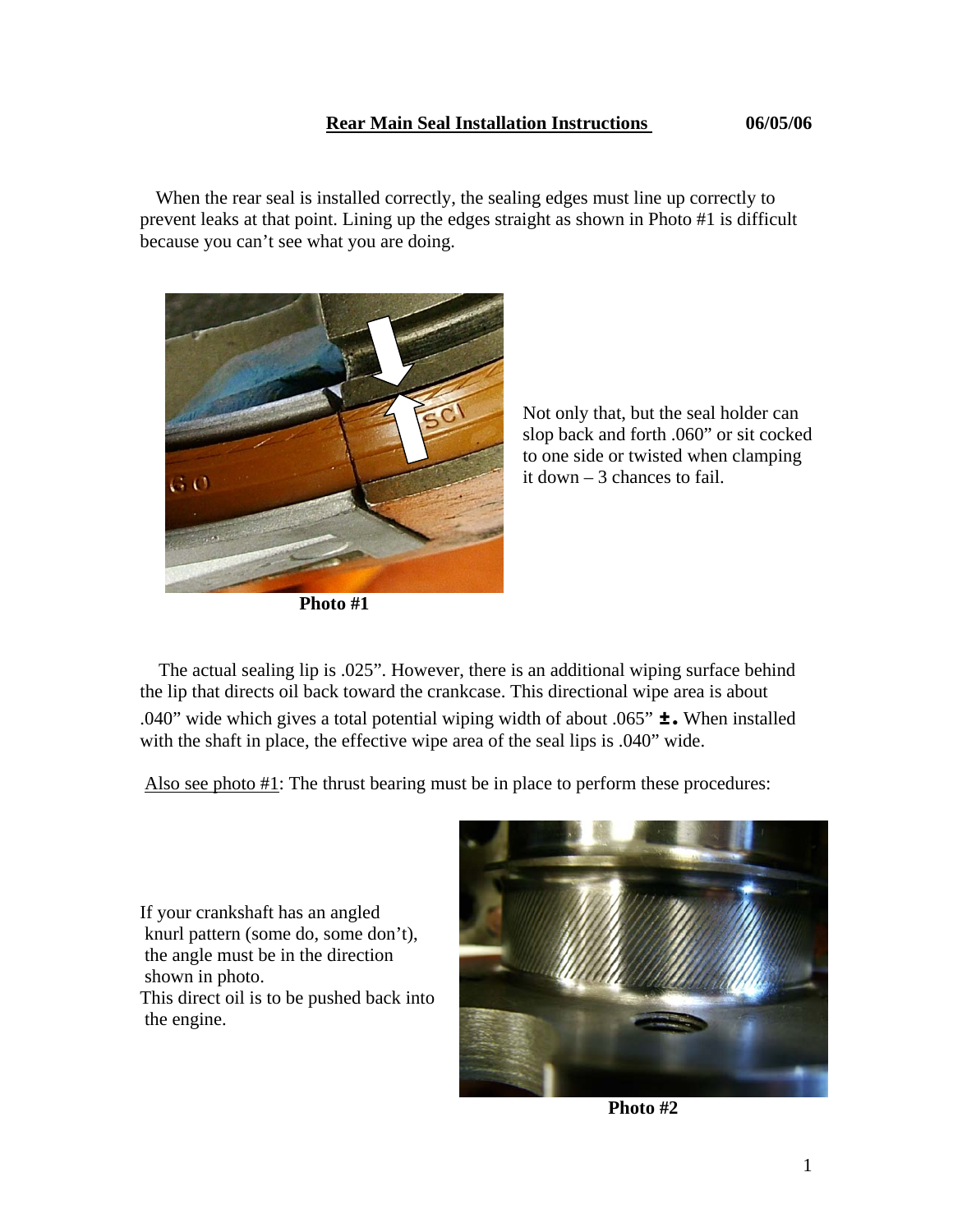Wipe assembly lube over the seal area and rotate the crankshaft. This will leave a wiped area indicating where the upper (block) seal is wiping as in photo.



**Photo #3** 

Measure the distance between the front of the wiped area and the front of the crankshaft flywheel flange. This is dimension "A", (Example .498")



**Photo #4** 

Next, measure the distance (see photo #5) between rear of the seal holder and the front (not compressed) tip of the seal – example .375". This is the non-preloaded measurement and the seal will extend out about .015" further when installed. Add this pre-load length to the seal/holder length (example:  $.375" + .015" = .390"$ ).

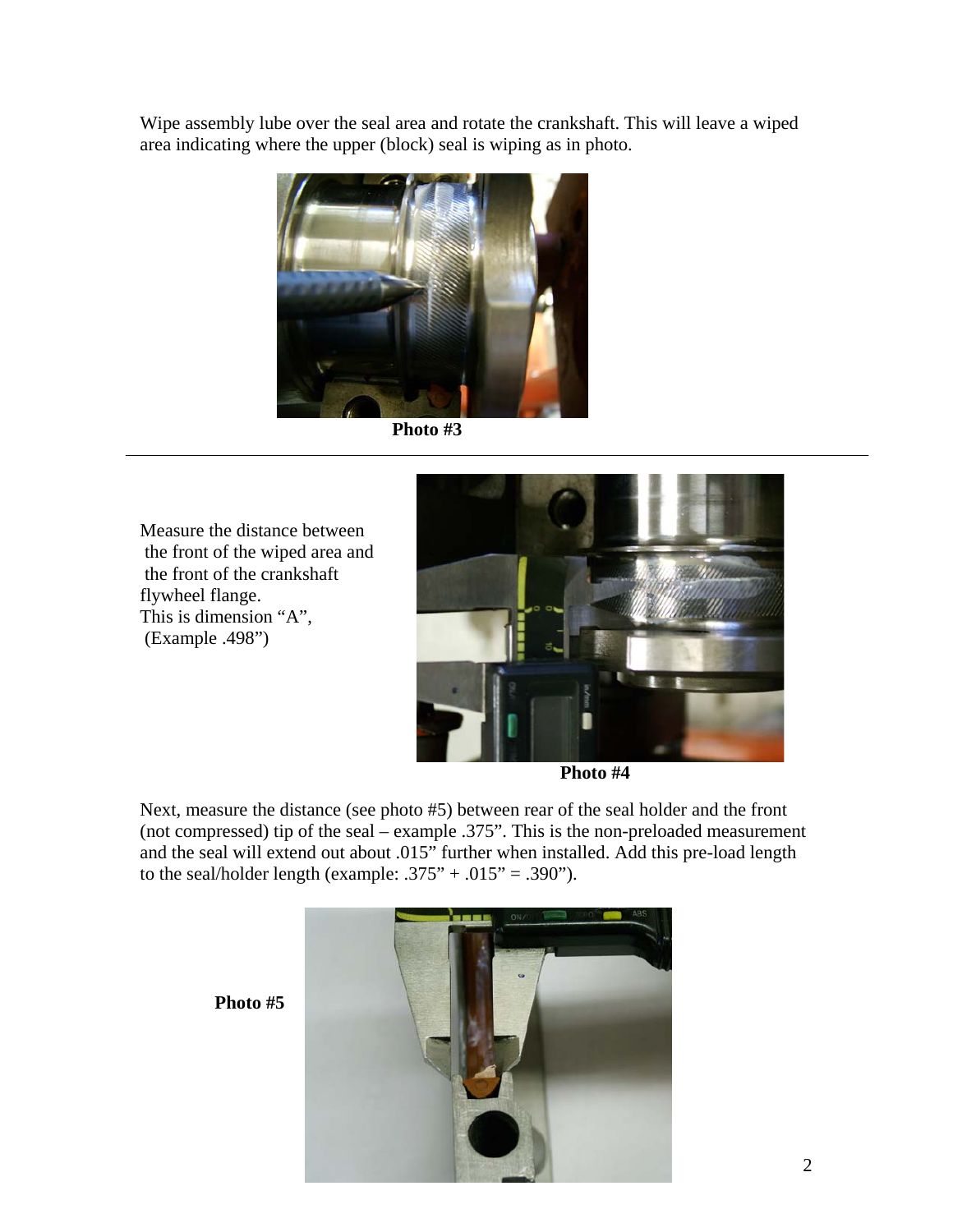

Subtract this total from the wipe length area – example: .498"- .390" = .108" gap. This gap is the distance the rear of the seal hold should be from the front of the flywheel flange when installed. Use feel gauges to set & hold the gap between the flange and the seal holder during final assembly.

Use a very thin (not heavy) sealer such as Loc-tite® #518 on the ends of the seal to glue them together. Do not use silicone seal.





On the bottom ends of the seal hold use a very (very) thin wipe of silicone seal. *More is not better – it can cause leaks!*